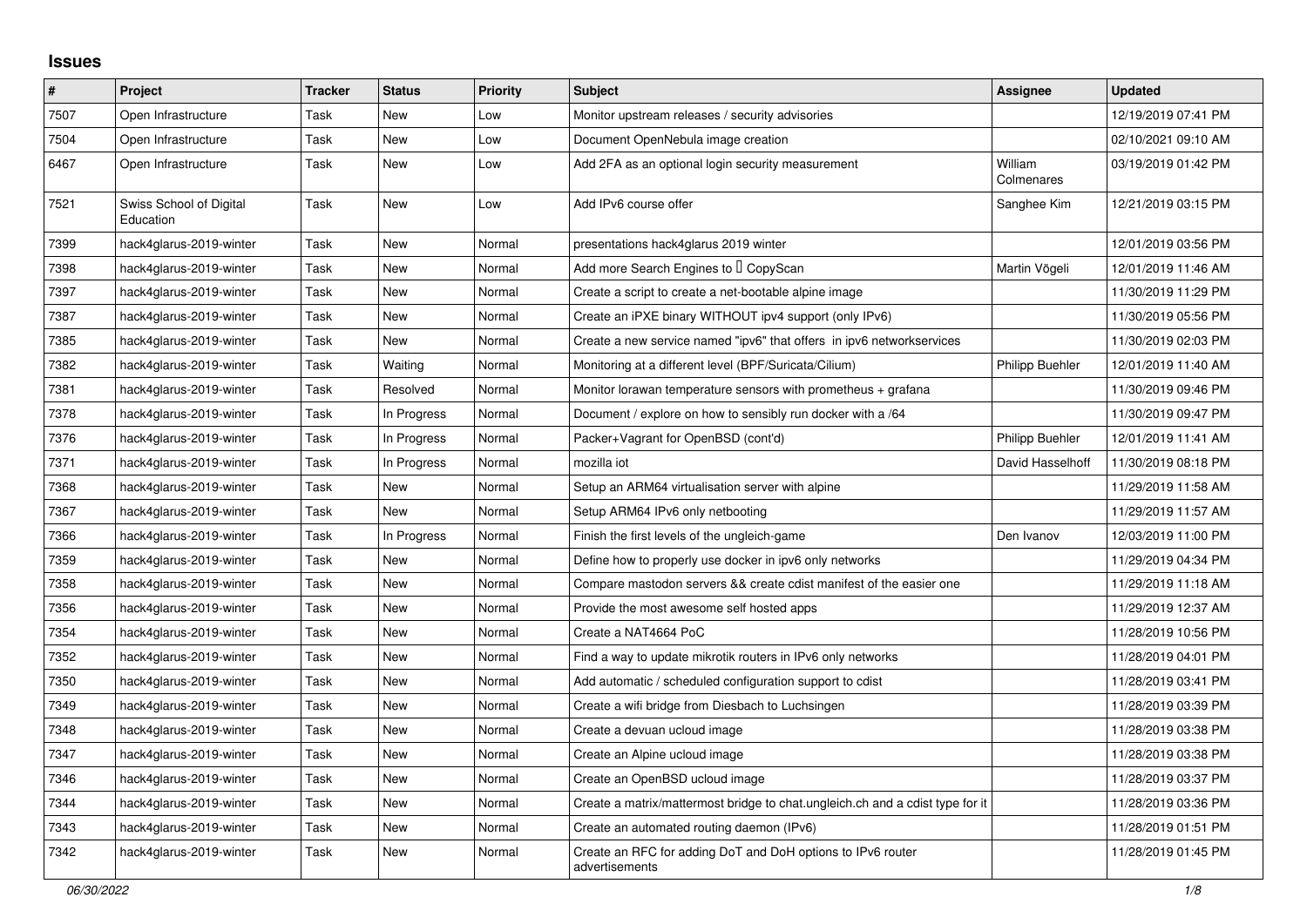| $\#$  | Project                   | <b>Tracker</b> | <b>Status</b> | <b>Priority</b> | <b>Subject</b>                                                                                               | <b>Assignee</b>  | <b>Updated</b>      |
|-------|---------------------------|----------------|---------------|-----------------|--------------------------------------------------------------------------------------------------------------|------------------|---------------------|
| 7341  | hack4glarus-2019-winter   | Task           | <b>New</b>    | Normal          | Port ucloud to OpenBSD                                                                                       |                  | 11/28/2019 01:45 PM |
| 10614 | Hack4Glarus 2022 (summer) | Task           | <b>New</b>    | Normal          | Evaluate Hitobito                                                                                            |                  | 06/12/2022 06:25 AM |
| 10239 | ipv6                      | Task           | New           | Normal          | Recursive DNS, visible on IPv4, acting as a proxy to enable visibility of<br>data from IPv6 only DNS servers |                  | 01/31/2022 01:49 PM |
| 10238 | ipv6                      | <b>Task</b>    | Waiting       | Normal          | ipv6-only DNS setup is misleading and misconfigured                                                          | Nico Schottelius | 01/31/2022 01:36 PM |
| 8238  | ipv6                      | Task           | New           | Normal          | Modify nodejs to bind on IPv6 by default                                                                     | Nico Schottelius | 06/29/2020 10:42 PM |
| 8237  | ipv6                      | Task           | <b>New</b>    | Normal          | Modify flask to bind on IPv6 by default                                                                      | Nico Schottelius | 06/29/2020 10:41 PM |
| 8236  | ipv6                      | Task           | <b>New</b>    | Normal          | Modify python3 -m http.server to bind to IPv6 by default                                                     | Mondi Ravi       | 06/29/2020 10:45 PM |
| 8235  | ipv6                      | <b>Task</b>    | In Progress   | Normal          | Fix software to bind on IPv6 by default                                                                      | Nico Schottelius | 06/29/2020 10:39 PM |
| 8094  | ipv6                      | Task           | In Progress   | Normal          | Test ubiquiti UAP-AC-Lite, UAP-AC-LR and UAP-AC-Pro-Gen2 in IPv6<br>only networks                            | Nico Schottelius | 05/31/2020 06:40 PM |
| 7704  | ipv6                      | Task           | In Progress   | Normal          | Regular vendor pings (1x/month) for IPv6 compatibility                                                       | Nico Schottelius | 02/08/2020 08:25 PM |
| 7574  | ipv6                      | Task           | <b>New</b>    | Normal          | Create and setup VM for prototype Smarthost                                                                  | Nico Schottelius | 01/06/2020 12:19 PM |
| 7573  | ipv6                      | Task           | <b>New</b>    | Normal          | Spamlike message filtering                                                                                   | Nico Schottelius | 01/06/2020 12:15 PM |
| 7570  | ipv6                      | Task           | Seen          | Normal          | Add more questions and answers to official FAQ                                                               | Sanghee Kim      | 01/08/2020 11:29 AM |
| 7569  | ipv6                      | Task           | <b>New</b>    | Normal          | IPv6 only DNS                                                                                                | Nico Schottelius | 01/05/2020 04:12 PM |
| 7568  | ipv6                      | <b>Task</b>    | <b>New</b>    | Normal          | Incoming SMTP IPv4 proxy                                                                                     | Nico Schottelius | 01/31/2022 01:09 PM |
| 7566  | ipv6                      | Task           | Feedback      | Normal          | Outgoing SMTP smarthost                                                                                      | Nico Schottelius | 01/10/2020 09:44 PM |
| 7523  | ipv6                      | Task           | New           | Normal          | TCP/UDP Services supported by IP4-to-IP6 incoming proxy and NAT64<br>outgoing gateway                        | Moris Jones      | 01/05/2020 04:02 PM |
| 7405  | ipv6                      | Task           | In Progress   | Normal          | Explore IPv6 compatible IoT devices                                                                          | Nico Schottelius | 12/02/2019 04:09 PM |
| 7015  | ipv6                      | <b>Task</b>    | In Progress   | Normal          | Create a decentralised, global display based on IPv6                                                         | Nico Schottelius | 07/31/2019 07:54 PM |
| 6405  | ipv6                      | Task           | <b>New</b>    | Normal          | Create a new IPv6 game (working title: IPv6 treasure hunt)                                                   | Nico Schottelius | 05/01/2019 11:38 PM |
| 10411 | Open Infrastructure       | Task           | In Progress   | Normal          | Migrate ula.ungleich.ch into Kubernetes and upgrade it to latest Django                                      | Nico Schottelius | 03/19/2022 07:46 PM |
| 10091 | Open Infrastructure       | Task           | In Progress   | Normal          | SBC router / board evaluation 2022                                                                           | Nico Schottelius | 12/31/2021 11:01 PM |
| 9624  | Open Infrastructure       | Task           | Seen          | Normal          | [user request] Add support for email hosting                                                                 | Nico Schottelius | 08/09/2021 03:23 PM |
| 9516  | Open Infrastructure       | Task           | New           | Normal          | Add proxy protocol support for IPv4<->IPv6 proxies to enable client IP<br>information pass through           | Nico Schottelius | 07/17/2021 07:43 PM |
| 9487  | Open Infrastructure       | <b>Task</b>    | In Progress   | Normal          | Migrate our ceph clusters into rook                                                                          | Nico Schottelius | 07/08/2021 11:35 PM |
| 9468  | Open Infrastructure       | Task           | In Progress   | Normal          | Test helm kube-prometheus-stack                                                                              | Nico Schottelius | 07/01/2021 04:00 PM |
| 9401  | Open Infrastructure       | Task           | New           | Normal          | Building an IPv6 only Matrix network                                                                         | Nico Schottelius | 06/07/2021 08:10 PM |
| 8916  | Open Infrastructure       | Task           | In Progress   | Normal          | Add DNS over TLS or HTTP support in DCL                                                                      | Nico Schottelius | 02/18/2021 04:21 PM |
| 8716  | Open Infrastructure       | Task           | New           | Normal          | Checkout support for RNG pass through / help to VMs                                                          |                  | 12/16/2020 12:53 PM |
| 8689  | Open Infrastructure       | Task           | New           | Normal          | Test q-in-q multiple vlans with mikrotik <-> Linux                                                           |                  | 12/07/2021 12:48 AM |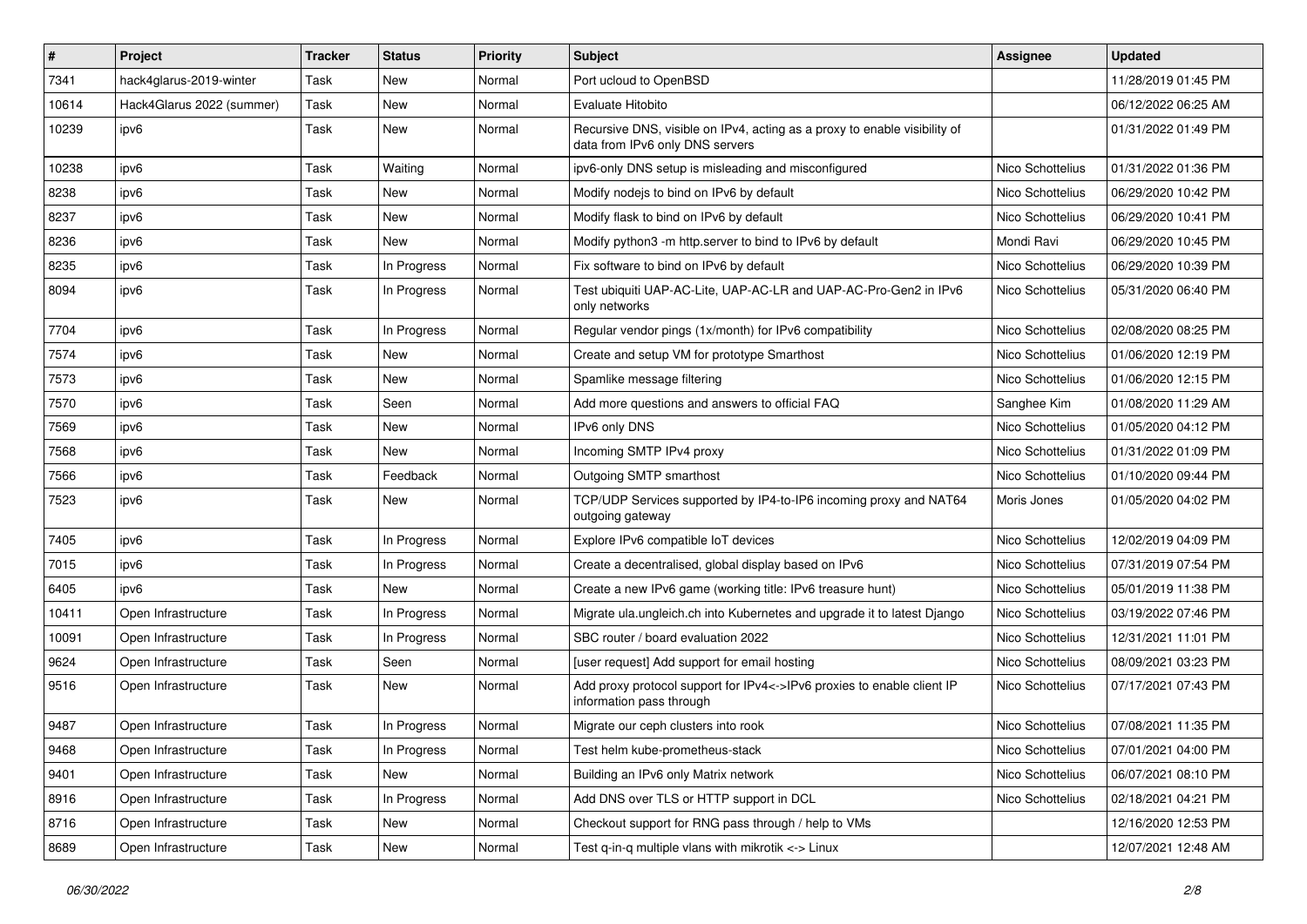| $\vert$ # | Project             | <b>Tracker</b> | <b>Status</b> | <b>Priority</b> | <b>Subject</b>                                                            | <b>Assignee</b>    | <b>Updated</b>      |
|-----------|---------------------|----------------|---------------|-----------------|---------------------------------------------------------------------------|--------------------|---------------------|
| 8687      | Open Infrastructure | Task           | In Progress   | Normal          | Adjust django-hosting to run on Alpine Linux                              | Nico Schottelius   | 12/15/2020 11:20 AM |
| 8670      | Open Infrastructure | Task           | New           | Normal          | Turn "temper" into an openwrt upstream package                            |                    | 07/29/2021 08:15 PM |
| 8651      | Open Infrastructure | Task           | Seen          | Normal          | Implement floating IPs                                                    | Jin-Guk Kwon       | 11/28/2020 08:33 PM |
| 8537      | Open Infrastructure | Task           | New           | Normal          | Check whether we can support DNS wildcard with our ipv4/ipv6 proxy        | Jin-Guk Kwon       | 10/26/2020 01:38 PM |
| 8536      | Open Infrastructure | Task           | Feedback      | Normal          | Add Ubuntu 20.10 Support to DCL                                           | Sanghee Kim        | 10/26/2020 03:13 PM |
| 8447      | Open Infrastructure | Task           | In Progress   | Normal          | Deploy POC IPv6 cluster on DCL (v202009)                                  | Nico Schottelius   | 09/15/2020 10:24 PM |
| 8421      | Open Infrastructure | Task           | In Progress   | Normal          | Setup matrix voyager bot for ungleich                                     | Nico Schottelius   | 09/06/2020 05:56 PM |
| 8202      | Open Infrastructure | Task           | <b>New</b>    | Normal          | ceph upstream: ask for one more digit in ceph -s                          |                    | 02/10/2021 09:20 AM |
| 8201      | Open Infrastructure | Task           | New           | Normal          | Setup our own NTP pool                                                    |                    | 02/10/2021 09:20 AM |
| 8176      | Open Infrastructure | Task           | Seen          | Normal          | Verify/update our HSTS, SPF and starttls settings                         | Nico Schottelius   | 06/16/2020 02:52 PM |
| 8129      | Open Infrastructure | Task           | In Progress   | Normal          | Phase in AS207996 for place6                                              | Nico Schottelius   | 06/08/2020 11:05 AM |
| 8111      | Open Infrastructure | Task           | In Progress   | Normal          | Monitor unbound nodes                                                     |                    | 02/10/2021 09:21 AM |
| 8069      | Open Infrastructure | Task           | Waiting       | Normal          | Investigate potential bottleneck on storage/CEPH at DCL                   |                    | 05/29/2020 09:02 AM |
| 7953      | Open Infrastructure | Task           | New           | Normal          | Normalize user management                                                 |                    | 05/02/2020 11:23 AM |
| 7937      | Open Infrastructure | Task           | New           | Normal          | Estimate the effort to create matrix web client; create minimum sample    |                    | 12/01/2020 02:49 PM |
| 7930      | Open Infrastructure | Task           | Waiting       | Normal          | Monitoring LAN in place6                                                  |                    | 02/10/2021 09:26 AM |
| 7893      | Open Infrastructure | Task           | New           | Normal          | Remove TLS 1.0 and TLS 1.1 from our webhostings                           |                    | 03/31/2020 12:21 PM |
| 7890      | Open Infrastructure | Task           | In Progress   | Normal          | test conntrack sync                                                       | Jin-Guk Kwon       | 03/31/2020 01:17 PM |
| 7876      | Open Infrastructure | Task           | In Progress   | Normal          | UI/UX improvement suggestions for matrix                                  | Nico Schottelius   | 05/09/2020 06:32 PM |
| 7777      | Open Infrastructure | Task           | Resolved      | Normal          | Create Documentation of Nextcloud                                         | Nico Schottelius   | 01/19/2021 12:48 PM |
| 7757      | Open Infrastructure | Task           | Seen          | Normal          | opennebula incorrectly re-uses vncs ports                                 | Nico Schottelius   | 02/19/2020 02:28 PM |
| 7689      | Open Infrastructure | Task           | Seen          | Normal          | Update certbot on several VMs                                             | Nico Schottelius   | 01/19/2021 12:48 PM |
| 7688      | Open Infrastructure | Task           | In Progress   | Normal          | Disable rp_filter on router2.place5 (alpine sets =1 on .all and .default) | Nico Schottelius   | 02/04/2020 05:28 PM |
| 7654      | Open Infrastructure | Task           | New           | Normal          | Get VMs info from Opennebula and save it in etcd                          | <b>Ahmed Bilal</b> | 01/28/2020 10:36 AM |
| 7650      | Open Infrastructure | Task           | New           | Normal          | Synchronise opennebula VMs with etcd                                      | Nico Schottelius   | 01/31/2020 07:13 PM |
| 7649      | Open Infrastructure | Task           | In Progress   | Normal          | Sketch a VM backup & restore                                              | <b>Ahmed Bilal</b> | 01/31/2020 07:16 PM |
| 7629      | Open Infrastructure | Task           | New           | Normal          | Add referral link system in dynamicweb (DCL, IPv6OnlyHosting etc)         | Ahmed Bilal        | 01/20/2020 09:27 AM |
| 7604      | Open Infrastructure | Task           | In Progress   | Normal          | Find out why ciara2 was not automatically detected to be offline          | Nico Schottelius   | 01/13/2020 07:30 PM |
| 7601      | Open Infrastructure | Task           | Seen          | Normal          | Setup an SSH jump host                                                    |                    | 02/10/2021 09:04 AM |
| 7561      | Open Infrastructure | Task           | In Progress   | Normal          | Update mystrom switches to support IPv6 only networks                     | Nico Schottelius   | 01/03/2020 05:35 PM |
| 7552      | Open Infrastructure | Task           | In Progress   | Normal          | Add some non-critical traffic to router1.place6                           | Nico Schottelius   | 01/02/2020 12:47 PM |
| 7546      | Open Infrastructure | Task           | In Progress   | Normal          | VM Security based on LDAP accounts                                        | Mondi Ravi         | 01/01/2020 05:49 PM |
| 7544      | Open Infrastructure | Task           | New           | Normal          | Write "beginner's guide" for datacenterlight customers                    |                    | 02/10/2021 09:07 AM |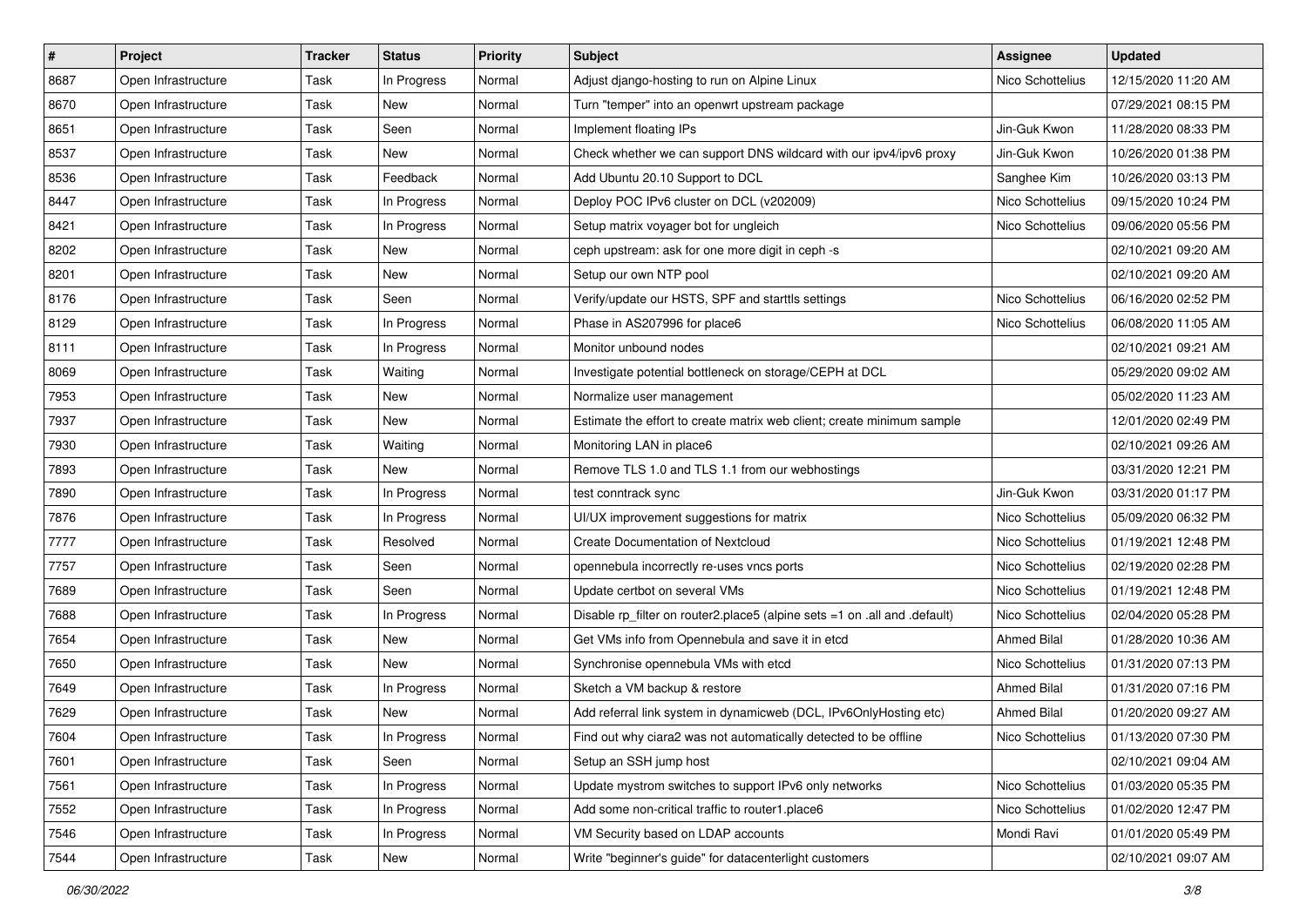| $\vert$ # | Project             | <b>Tracker</b> | <b>Status</b> | <b>Priority</b> | Subject                                                                                     | Assignee         | <b>Updated</b>      |
|-----------|---------------------|----------------|---------------|-----------------|---------------------------------------------------------------------------------------------|------------------|---------------------|
| 7503      | Open Infrastructure | Task           | New           | Normal          | Create script to create new / updated OpenBSD image for OpenNebula                          |                  | 02/10/2021 09:11 AM |
| 7456      | Open Infrastructure | Task           | New           | Normal          | Prototype support for IPv6 only mail servers                                                | Nico Schottelius | 12/10/2019 05:04 PM |
| 7427      | Open Infrastructure | Task           | In Progress   | Normal          | Rough draft to support console on our VMs                                                   | Jin-Guk Kwon     | 01/13/2020 03:13 AM |
| 7403      | Open Infrastructure | Task           | New           | Normal          | Create customer friendly guide for ucloud                                                   |                  | 12/01/2020 02:43 PM |
| 7402      | Open Infrastructure | Task           | Feedback      | Normal          | Reproduce issues in ucloud-pay                                                              | Mondi Ravi       | 12/05/2019 12:22 PM |
| 7401      | Open Infrastructure | Task           | New           | Normal          | Create ucloud package for python/alpine                                                     |                  | 12/01/2020 02:43 PM |
| 7295      | Open Infrastructure | Task           | <b>New</b>    | Normal          | Flow 10: as a sysadmin, I want to be able to see statistics                                 |                  | 12/01/2020 02:43 PM |
| 7294      | Open Infrastructure | Task           | <b>New</b>    | Normal          | Flow 9: as a user I want to have an overview of my spendings and bills                      | Mondi Ravi       | 11/02/2019 12:59 AM |
| 7293      | Open Infrastructure | Task           | New           | Normal          | Flow 8: As a user I want to be able to order a new network and use it                       |                  | 12/01/2020 02:43 PM |
| 7292      | Open Infrastructure | Task           | <b>New</b>    | Normal          | Flow 7: as a sysadmin I want to be able to migrate VMs                                      |                  | 12/01/2020 02:43 PM |
| 7291      | Open Infrastructure | Task           | New           | Normal          | Flow 6: as a sysadmin I want to know / install all requirements                             | Nico Schottelius | 11/02/2019 12:53 AM |
| 7290      | Open Infrastructure | Task           | New           | Normal          | Flow 5: as a user I want to map an IPv4 address to another VM                               |                  | 12/01/2020 02:43 PM |
| 7289      | Open Infrastructure | Task           | New           | Normal          | Flow 4: As a user I want to have a dualstack reachable VM                                   |                  | 12/01/2020 02:43 PM |
| 7288      | Open Infrastructure | Task           | New           | Normal          | Flow 3: As a user I want to order a VM with my own OS (IPv6 only)                           |                  | 12/01/2020 02:43 PM |
| 7287      | Open Infrastructure | Task           | New           | Normal          | Flow 2: As a user I want to order an IPv6 only VM (via cli) (existing OS)                   |                  | 12/01/2020 02:43 PM |
| 7285      | Open Infrastructure | Task           | In Progress   | Normal          | Flows to implement and do document for go live (parent)                                     | Nico Schottelius | 08/09/2021 03:20 PM |
| 7284      | Open Infrastructure | Task           | In Progress   | Normal          | router1.place6 phase back in                                                                | Nico Schottelius | 06/15/2020 11:04 AM |
| 7278      | Open Infrastructure | Task           | In Progress   | Normal          | Define how networking works in ucloud                                                       | Nico Schottelius | 10/31/2019 09:19 AM |
| 7249      | Open Infrastructure | Task           | Seen          | Normal          | Merge ucloud components into one repository                                                 | Nico Schottelius | 10/25/2019 12:50 PM |
| 7242      | Open Infrastructure | Task           | In Progress   | Normal          | Test active-active IPv6/IPv4 configurations on routers                                      | Nico Schottelius | 10/20/2019 05:10 PM |
| 7229      | Open Infrastructure | Task           | <b>New</b>    | Normal          | Make __ letsencrypt_nginx_cert to work on alpine                                            |                  | 10/14/2019 12:23 PM |
| 7207      | Open Infrastructure | Task           | Feedback      | Normal          | Change/add etcd backend to ungleich-otp and rename it to uotp                               | Nico Schottelius | 10/09/2019 12:17 PM |
| 7206      | Open Infrastructure | Task           | In Progress   | Normal          | Create ucloud page under ungleich.ch/ucloud                                                 | Nico Schottelius | 10/10/2019 06:41 PM |
| 7205      | Open Infrastructure | Task           | In Progress   | Normal          | Try 1: Installing ucloud on Arch Linux                                                      | Nico Schottelius | 10/10/2019 07:37 PM |
| 7201      | Open Infrastructure | Task           | In Progress   | Normal          | Test BGP based virtual ip                                                                   | Nico Schottelius | 10/03/2019 04:30 PM |
| 7190      | Open Infrastructure | Task           | Seen          | Normal          | Add mdadm monitoring via prometheus                                                         | Jin-Guk Kwon     | 10/04/2019 03:36 PM |
| 7187      | Open Infrastructure | Task           | Resolved      | Normal          | Configure prometheus blackbox exporter to monitor heise.de via IPv4 and<br>IP <sub>v6</sub> | Nico Schottelius | 01/19/2021 12:48 PM |
| 7186      | Open Infrastructure | Task           | New           | Normal          | Add support for general VPN including IPv4                                                  | Sanghee Kim      | 01/13/2020 06:37 PM |
| 7185      | Open Infrastructure | Task           | Seen          | Normal          | Setup network monitoring system on new off-site VPS                                         | Nico Schottelius | 06/11/2020 09:36 AM |
| 7184      | Open Infrastructure | Task           | Feedback      | Normal          | Create a mailing list for maintenance notifications                                         | Sanghee Kim      | 10/18/2019 08:16 PM |
| 7179      | Open Infrastructure | Task           | Waiting       | Normal          | Add Slowdown/Cooldown in TOTP verification/serializer                                       | Nico Schottelius | 09/30/2019 11:51 AM |
| 7178      | Open Infrastructure | Task           | In Progress   | Normal          | Replace routers: router1.place5, router2.place5, router1.place6,<br>router2.place6          | Nico Schottelius | 08/09/2021 03:19 PM |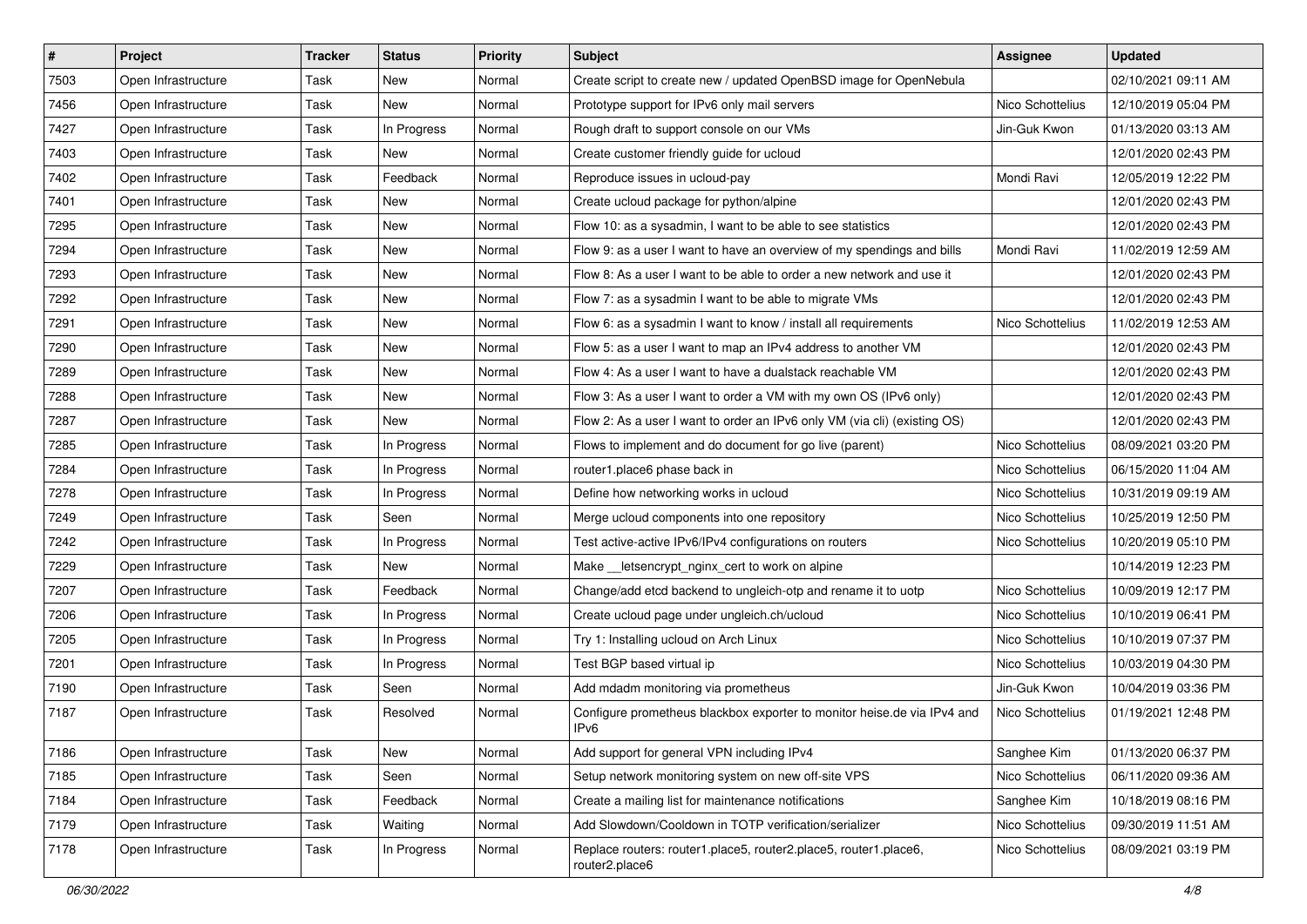| $\vert$ # | Project             | <b>Tracker</b> | <b>Status</b> | <b>Priority</b> | Subject                                                                                       | <b>Assignee</b>  | <b>Updated</b>      |
|-----------|---------------------|----------------|---------------|-----------------|-----------------------------------------------------------------------------------------------|------------------|---------------------|
| 7174      | Open Infrastructure | Task           | In Progress   | Normal          | Port the current blog's design to lektor (staticcms)                                          | Mondi Ravi       | 10/03/2019 03:18 AM |
| 7153      | Open Infrastructure | Task           | In Progress   | Normal          | Experiment with full routing tables                                                           | Nico Schottelius | 09/17/2019 05:24 PM |
| 7138      | Open Infrastructure | Task           | In Progress   | Normal          | Nico's open / next points for ucloud                                                          | Nico Schottelius | 10/06/2019 07:22 AM |
| 7136      | Open Infrastructure | Task           | Seen          | Normal          | Create Git submodules                                                                         | Jin-Guk Kwon     | 10/04/2019 03:37 PM |
| 7135      | Open Infrastructure | Task           | Seen          | Normal          | Monitor nginx status codes in prometheus                                                      | Jin-Guk Kwon     | 10/04/2019 03:37 PM |
| 7125      | Open Infrastructure | Task           | Feedback      | Normal          | Implement "ordering" and "products" with ucloud                                               | Nico Schottelius | 09/28/2019 04:36 PM |
| 7122      | Open Infrastructure | Task           | Resolved      | Normal          | Setup production etcd cluster in place6                                                       | Nico Schottelius | 01/19/2021 12:48 PM |
| 7117      | Open Infrastructure | Task           | New           | Normal          | Make ungleich-otp better usable for the public                                                | Nico Schottelius | 09/05/2019 01:55 PM |
| 7089      | Open Infrastructure | Task           | New           | Normal          | [dynamicweb] Implement 2FA in dynamicweb with ungleich-otp                                    | Mondi Ravi       | 08/26/2019 01:59 PM |
| 7087      | Open Infrastructure | Task           | New           | Normal          | [dynamicweb] Remove password in email and replace it with a link to set it<br>via dashboard   |                  | 08/26/2019 01:57 PM |
| 7086      | Open Infrastructure | Task           | New           | Normal          | [dynamicweb]Expose password reset option in the user dashboard                                | Sanghee Kim      | 08/26/2019 02:29 PM |
| 7053      | Open Infrastructure | Task           | New           | Normal          | Make nodejs/npm work on IPv6 only hosts                                                       |                  | 08/16/2019 10:52 AM |
| 7044      | Open Infrastructure | Task           | New           | Normal          | Document IPv6 only NAT64 enabled client network issues                                        | Nico Schottelius | 08/13/2019 10:47 AM |
| 7033      | Open Infrastructure | Task           | <b>New</b>    | Normal          | [dynamicweb] Payment fails without a proper message                                           |                  | 08/07/2019 06:20 PM |
| 7010      | Open Infrastructure | Task           | Waiting       | Normal          | Fix Alpine Linux installer to support serial && push it upstream                              |                  | 06/11/2020 09:35 AM |
| 7009      | Open Infrastructure | Task           | In Progress   | Normal          | Find out why Alpine Linux hangs at boot when it does not have a link on a<br>device with dhcp | Nico Schottelius | 07/30/2019 08:02 PM |
| 6996      | Open Infrastructure | Task           | New           | Normal          | ucloud-pay v2: add support for retrieving payments from ZKB                                   |                  | 07/24/2019 05:40 PM |
| 6995      | Open Infrastructure | Task           | New           | Normal          | ucloud-pay v1: Implement payment support into ucloud                                          |                  | 07/24/2019 05:39 PM |
| 6989      | Open Infrastructure | Task           | Seen          | Normal          | Research LEETSPEAK websites                                                                   | Jason Kim        | 07/22/2019 11:30 AM |
| 6980      | Open Infrastructure | Task           | New           | Normal          | Research and publish how we deal / have to deal with court orders and<br>foreign authorities  | Sanghee Kim      | 07/19/2019 12:12 PM |
| 6931      | Open Infrastructure | Task           | In Progress   | Normal          | ucloud-host                                                                                   | Nico Schottelius | 09/28/2019 04:35 PM |
| 6919      | Open Infrastructure | Task           | <b>New</b>    | Normal          | Define incident / downtime notification channels and reaction times                           | Nico Schottelius | 07/02/2019 07:18 PM |
| 6915      | Open Infrastructure | Task           | Seen          | Normal          | Introduce host status' and over/underbooking constraints                                      |                  | 12/01/2020 02:43 PM |
| 6908      | Open Infrastructure | Task           | In Progress   | Normal          | ucloud v2 features                                                                            | Nico Schottelius | 10/25/2019 12:58 PM |
| 6904      | Open Infrastructure | Task           | In Progress   | Normal          | Implement ucloud-image-store management                                                       |                  | 12/01/2020 02:43 PM |
| 6903      | Open Infrastructure | Task           | Seen          | Normal          | Create a cdist type for files.datacenterlight.ch                                              | Nico Schottelius | 06/11/2020 09:34 AM |
| 6900      | Open Infrastructure | Task           | In Progress   | Normal          | Allow creating an image from a file in ucloud-api and ucloud-cli                              |                  | 12/01/2020 02:43 PM |
| 6899      | Open Infrastructure | Task           | In Progress   | Normal          | Create ucloud-file-scan service                                                               |                  | 12/01/2020 02:43 PM |
| 6897      | Open Infrastructure | Task           | In Progress   | Normal          | Create ucloud-image service                                                                   |                  | 12/01/2020 02:48 PM |
| 6857      | Open Infrastructure | Task           | In Progress   | Normal          | Create ucloud-firewall                                                                        | Nico Schottelius | 07/01/2020 11:46 AM |
| 6780      | Open Infrastructure | Task           | New           | Normal          | Create an RFC for ungleich-otp                                                                | Mondi Ravi       | 06/08/2019 05:07 PM |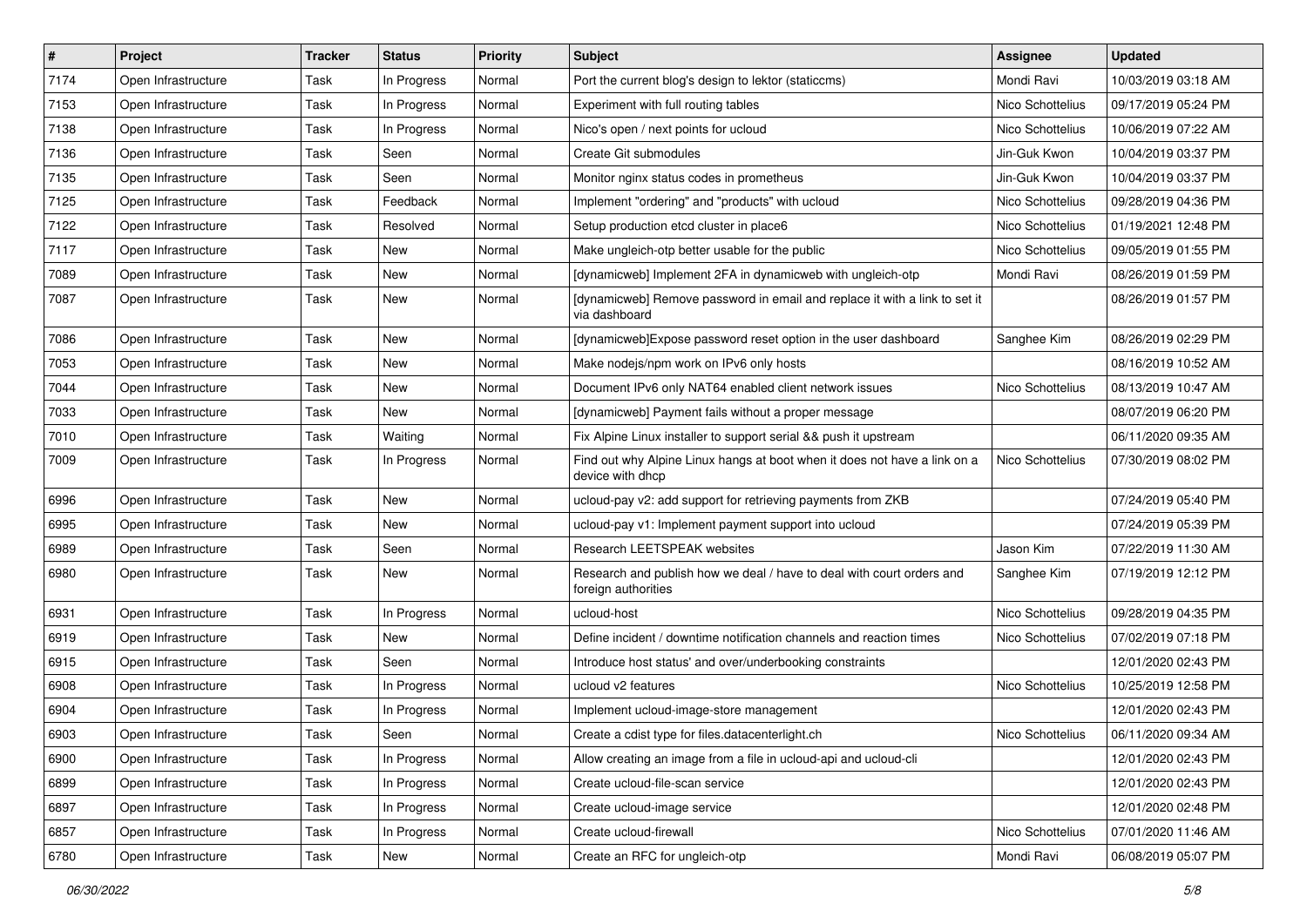| $\vert$ # | Project             | <b>Tracker</b> | <b>Status</b> | <b>Priority</b> | Subject                                                                                           | <b>Assignee</b>       | <b>Updated</b>      |
|-----------|---------------------|----------------|---------------|-----------------|---------------------------------------------------------------------------------------------------|-----------------------|---------------------|
| 6763      | Open Infrastructure | Task           | Seen          | Normal          | Mirror debian (maybe from / with help of debian.ethz.ch)                                          | Yury Komarov          | 06/18/2019 03:13 PM |
| 6727      | Open Infrastructure | Task           | New           | Normal          | Create a terraform provider                                                                       |                       | 05/23/2019 04:12 PM |
| 6720      | Open Infrastructure | Task           | New           | Normal          | Create a proxy to reduce latency of package downloads                                             |                       | 05/22/2019 04:22 PM |
| 6712      | Open Infrastructure | Task           | New           | Normal          | Rework public key management on the DCL website                                                   |                       | 05/20/2019 09:27 PM |
| 6708      | Open Infrastructure | Task           | New           | Normal          | Create infrastructure usable for IPv6 workshops                                                   | Nico Schottelius      | 05/19/2019 07:34 PM |
| 6696      | Open Infrastructure | Task           | New           | Normal          | Update documentation / instructions on how to login to a new VM                                   | Nico Schottelius      | 05/17/2019 11:03 AM |
| 6693      | Open Infrastructure | Task           | In Progress   | Normal          | Document internal networking support, console features, floating IP options                       | Nico Schottelius      | 05/16/2019 03:55 PM |
| 6541      | Open Infrastructure | Task           | In Progress   | Normal          | Monitor fans and power supplies                                                                   | Nico Schottelius      | 01/19/2021 12:48 PM |
| 6468      | Open Infrastructure | Task           | New           | Normal          | When creating an account: Explain to the user that they get an activation<br>mail                 | William<br>Colmenares | 06/25/2019 05:31 PM |
| 6466      | Open Infrastructure | Task           | New           | Normal          | Fix the link in the password reset E-Mail [dynamicweb]                                            | William<br>Colmenares | 06/26/2019 04:28 PM |
| 6437      | Open Infrastructure | Task           | New           | Normal          | build opennebula ARM64 Packages                                                                   |                       | 05/01/2019 11:33 AM |
| 6414      | Open Infrastructure | Task           | New           | Normal          | Expose the console of the VM to the users (noVNC or spice)                                        | Mondi Ravi            | 06/25/2019 06:49 PM |
| 6406      | Open Infrastructure | Task           | New           | Normal          | Document our LDAP setup and make it publicly available                                            | Nico Schottelius      | 01/19/2021 12:48 PM |
| 6395      | Open Infrastructure | Task           | New           | Normal          | Add a FreeBSD NOINET image for ipv6onlyhosting.com                                                |                       | 05/01/2019 10:59 AM |
| 6326      | Open Infrastructure | Task           | <b>New</b>    | Normal          | [user request] Support SEPA payments for VMs/Storage                                              | Amal Elshihaby        | 08/09/2021 03:22 PM |
| 6310      | Open Infrastructure | Task           | Waiting       | Normal          | [user request] Add OpenBSD images                                                                 | Nico Schottelius      | 06/28/2019 11:46 PM |
| 6262      | Open Infrastructure | Task           | New           | Normal          | [user request] Warn users what happens on VM delete / make it more clear   Mondi Ravi<br>to users |                       | 12/29/2018 12:53 PM |
| 6258      | Open Infrastructure | Task           | In Progress   | Normal          | Expose IPv6 vs. IPv4 statistics publicly                                                          | Nico Schottelius      | 12/23/2018 07:03 PM |
| 6255      | Open Infrastructure | Task           | In Progress   | Normal          | Find the right settings for kubernetes in ipv6 only settings                                      | Nico Schottelius      | 12/23/2018 11:14 PM |
| 6071      | Open Infrastructure | Task           | In Progress   | Normal          | [user request] Checkout how to enable AES-NI or PCLMULQDQ CPU<br>features                         | Jin-Guk Kwon          | 12/29/2018 12:53 PM |
| 6052      | Open Infrastructure | Task           | Seen          | Normal          | Document IPv6 routing service                                                                     | Nico Schottelius      | 11/11/2018 11:51 PM |
| 6049      | Open Infrastructure | Task           | New           | Normal          | Publish / document our Kubernetes / IPv6 experiences                                              | Nico Schottelius      | 11/11/2018 09:13 PM |
| 5929      | Open Infrastructure | Task           | New           | Normal          | Add public kubernetes support                                                                     | Nico Schottelius      | 11/01/2018 04:29 PM |
| 5928      | Open Infrastructure | Task           | New           | Normal          | Introduce API support for VM handling: create and delete operation (and<br>maybe image upload)    | Nico Schottelius      | 11/01/2018 04:28 PM |
| 5882      | Open Infrastructure | Task           | In Progress   | Normal          | Document the netboot setup                                                                        | Nico Schottelius      | 10/25/2018 08:47 PM |
| 5753      | Open Infrastructure | Task           | New           | Normal          | Create Linux beginners guide                                                                      |                       | 05/01/2019 11:32 AM |
| 6981      | queue               | Task           | <b>New</b>    | Normal          | Add encryption/signing of messages into RT (support.ungleich.ch)                                  |                       | 07/18/2019 11:13 AM |
| 6811      | queue               | Task           | New           | Normal          | Create a new easy to use cloud / vmm manager [project name: Kraut<br>cloud, crown cloud, ucloud]  |                       | 06/09/2019 02:28 AM |
| 6810      | queue               | Task           | New           | Normal          | Add a wireguard prometheus exporter to our infrastructure                                         |                       | 07/17/2019 07:06 PM |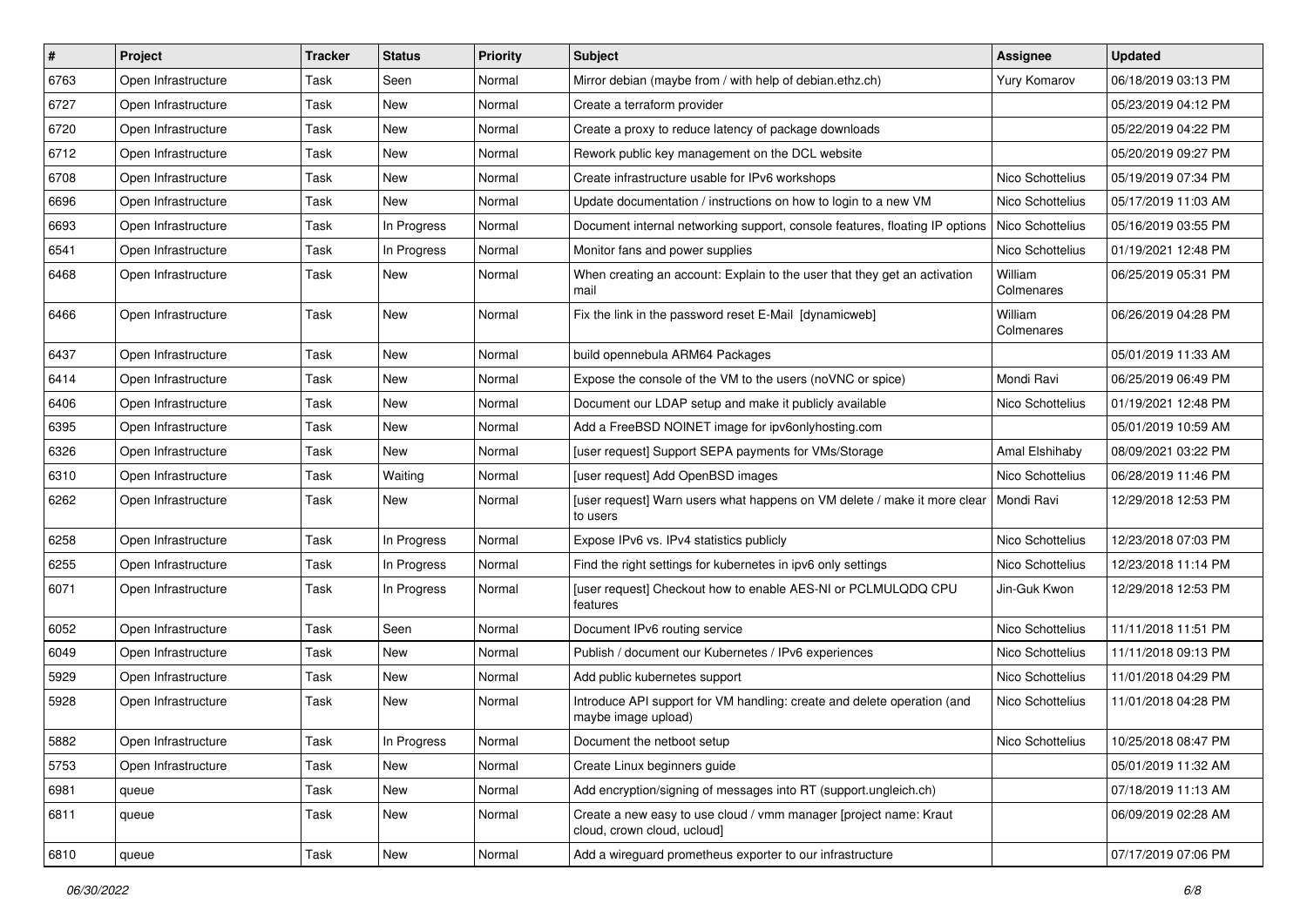| $\vert$ # | Project                              | <b>Tracker</b> | <b>Status</b> | <b>Priority</b> | <b>Subject</b>                                                                          | <b>Assignee</b>  | <b>Updated</b>      |
|-----------|--------------------------------------|----------------|---------------|-----------------|-----------------------------------------------------------------------------------------|------------------|---------------------|
| 6685      | queue                                | Task           | New           | Normal          | Implement game challenges 1-6                                                           |                  | 06/23/2019 07:02 PM |
| 6679      | queue                                | Task           | New           | Normal          | Create ungleich game, a flask based game to show system engineering<br>skills           |                  | 11/06/2019 11:54 AM |
| 6625      | queue                                | Task           | Feedback      | Normal          | Fix our dkim setup                                                                      | Nico Schottelius | 10/17/2019 10:29 AM |
| 6452      | queue                                | Task           | New           | Normal          | Create a new django micro service: IPv6 wishlist                                        |                  | 07/21/2019 08:43 PM |
| 6211      | queue                                | Task           | New           | Normal          | Change nftrules on routers to DROP by default                                           |                  | 06/28/2019 12:21 PM |
| 6068      | queue                                | Task           | New           | Normal          | Move redash (lorawan.ungleich.ch) to a new IPv6 only VM in place6                       |                  | 06/23/2019 06:53 PM |
| 5930      | queue                                | Task           | Waiting       | Normal          | [user request] Evaluate, if we can replace google analytics with<br>https://matomo.org/ |                  | 02/10/2021 08:49 AM |
| 5808      | queue                                | Task           | <b>New</b>    | Normal          | Provide 2 ntp servers: one in place5, one in place6 and join the ntp pool               |                  | 06/23/2019 06:55 PM |
| 5789      | queue                                | Task           | New           | Normal          | Some issues to be cleared about userservice                                             |                  | 06/23/2019 06:55 PM |
| 5695      | queue                                | Task           | New           | Normal          | Create micro service that broadcasts events from opennebula on our<br>message bus       |                  | 06/23/2019 06:57 PM |
| 5436      | queue                                | Task           | <b>New</b>    | Normal          | Figure out what the fortinet device is for and checkout if we have a use for            |                  | 06/24/2019 12:27 PM |
| 9650      | Swiss School of Digital<br>Education | Task           | In Progress   | Normal          | Organise food                                                                           | Nico Schottelius | 08/19/2021 12:24 PM |
| 9649      | Swiss School of Digital<br>Education | Task           | Waiting       | Normal          | <b>Rent Bus</b>                                                                         | Nico Schottelius | 08/19/2021 12:21 PM |
| 9648      | Swiss School of Digital<br>Education | Task           | In Progress   | Normal          | Organise OWASP event / Christian Folini (2021-10-2330)                                  | Nico Schottelius | 08/19/2021 12:27 PM |
| 9294      | Swiss School of Digital<br>Education | Task           | <b>New</b>    | Normal          | Create plan for hosting Christian Folini and team                                       | Sanghee Kim      | 05/06/2021 03:09 PM |
| 9091      | Swiss School of Digital<br>Education | Task           | In Progress   | Normal          | Create, market and launch "Basic IPv6 Routing" Course                                   | Nico Schottelius | 04/02/2021 06:47 PM |
| 8298      | Swiss School of Digital<br>Education | Task           | New           | Normal          | Promote the first django course that happens on 27th of July                            | Sanghee Kim      | 07/17/2020 10:50 AM |
| 7898      | Swiss School of Digital<br>Education | Task           | In Progress   | Normal          | Organise first Django course (1 week)                                                   | Nico Schottelius | 06/15/2020 05:06 PM |
| 7023      | Swiss School of Digital<br>Education | Task           | <b>New</b>    | Normal          | Create logo and register brand in Switzerland                                           | Sanghee Kim      | 08/01/2019 10:48 PM |
| 6877      | Open Infrastructure                  | Task           | In Progress   | High            | Start the first VMs on place9 cluster using ucloud (ucloud v1)                          | Nico Schottelius | 08/30/2019 12:09 PM |
| 6869      | Open Infrastructure                  | Task           | In Progress   | High            | Challenge OpenStack and OpenNebula with ucloud                                          | Nico Schottelius | 08/09/2021 03:20 PM |
| 6762      | Open Infrastructure                  | Task           | New           | High            | Allow IPv6 only hosts to properly send emails to IPv4 only hosts                        | Nico Schottelius | 06/03/2019 04:18 PM |
| 6465      | Open Infrastructure                  | Task           | In Progress   | High            | Expire the password reset link [datacenterlight, dynamicweb]                            | Mondi Ravi       | 07/15/2019 01:34 PM |
| 6435      | Open Infrastructure                  | Task           | Feedback      | High            | Improvements for IPv6.work v1.0                                                         | Nico Schottelius | 03/19/2019 05:16 AM |
| 6279      | Open Infrastructure                  | Task           | Seen          | High            | Implement different payment cycles for VMs                                              | Mondi Ravi       | 06/24/2019 07:43 PM |